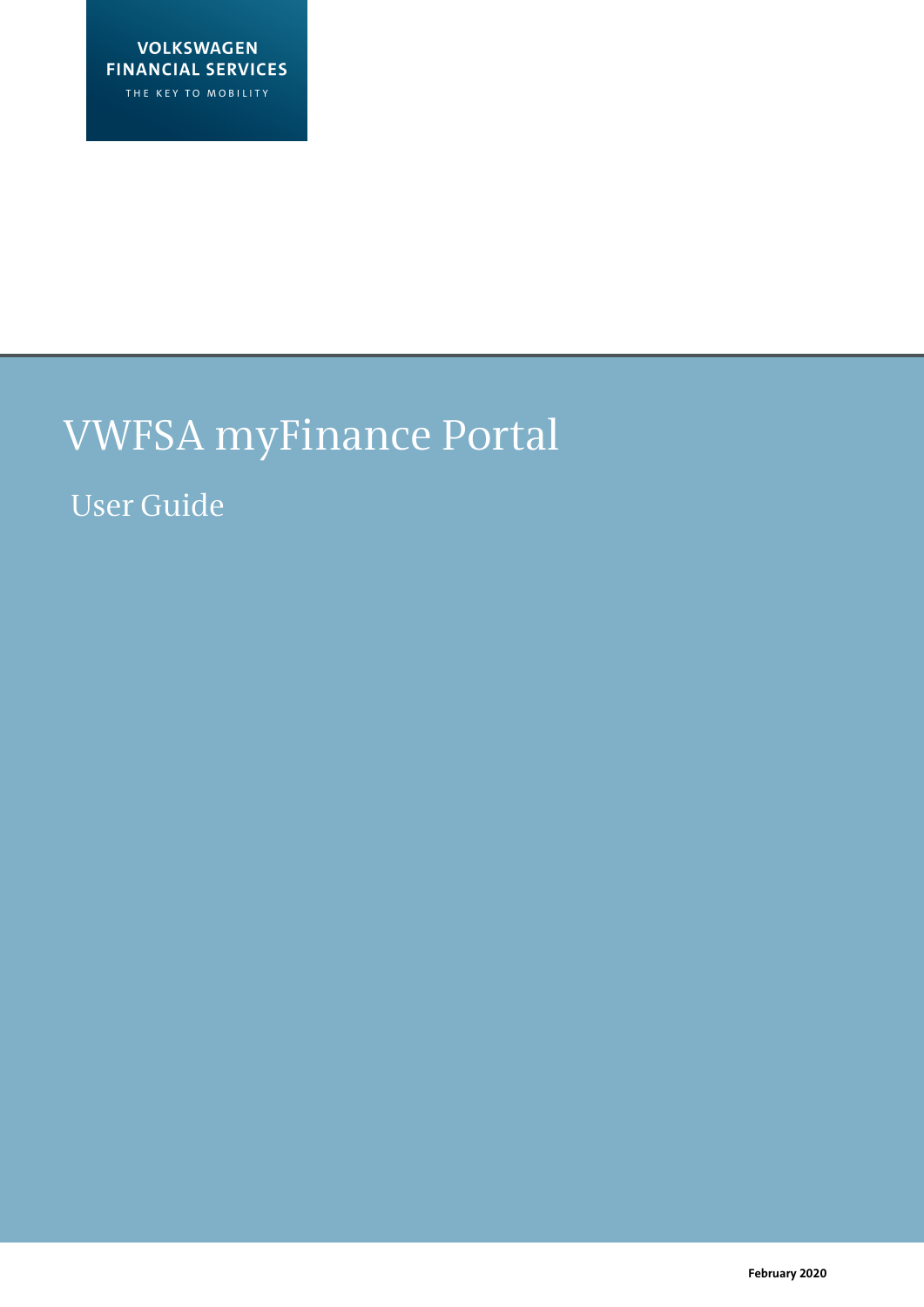# How to register online

Please ensure you have your mobile phone nearby in order to securely complete your online registration. From the home screen, click '**Register**' to begin the registration process.

#### **Before you begin** Make sure you have the mobile phone associated with your contract(s) handy, as it will be needed during the registration process. If you are not sure which mobile number is associated with your contract, please contact our customer service team at customer service@vwfs.com.au 1. Registration ID Request a Registration ID. A Registration ID will be sent to you via **SMS** Request Registration ID 2. Register Register to access your account. As a part of this process you will be sent a further code via SMS. Cancel

#### **1. Registration ID**

Request a Registration ID by clicking the button and an SMS will be sent to your mobile.

Enter in the following details receive a verification code and then your registration ID:

- 1. First Name
- 2. Last Name
- 3. Date of Birth (DD/MM/YYYY)
- 4. Mobile Number

Once you have entered your details, click '**Get ID**'.

- You'll receive a verification code first to ensure the entered details are correct.

- Enter the verification code to receive your **Registration ID.** Make sure you keep it handy for the next step.

#### **2. Register**

To proceed you will then need to read and agree to all terms and conditions, click '**Accept'***,* and input the following details:

- 1. Your online Registration ID
- 2. Your Mobile Number
- 3. Email address
- 4. Confirm email address
- 5. Enter a Password
- 6. Confirm Password

\*The details you provide must match the details that Volkswagen Financial Services Australia (VWFSA) holds on file. If your mobile number has changed since your loan was settled, **please contact our Customer Service Team** on **1300 734 567** to have your mobile number updated.

#### Compromised Password

If your password has been compromised, please follow the following steps to update your password:

- 1. Log in to your account as normal.
- 2. Click on your Username (top right corner).
- 3. Select '**Settings**'.
- 4. In the **Login Details** section, click '**Edit Password**' and enter your existing password followed by your new password.
- 5. Click '**Update Password**' to save your changes and be sure to keep your new password secure.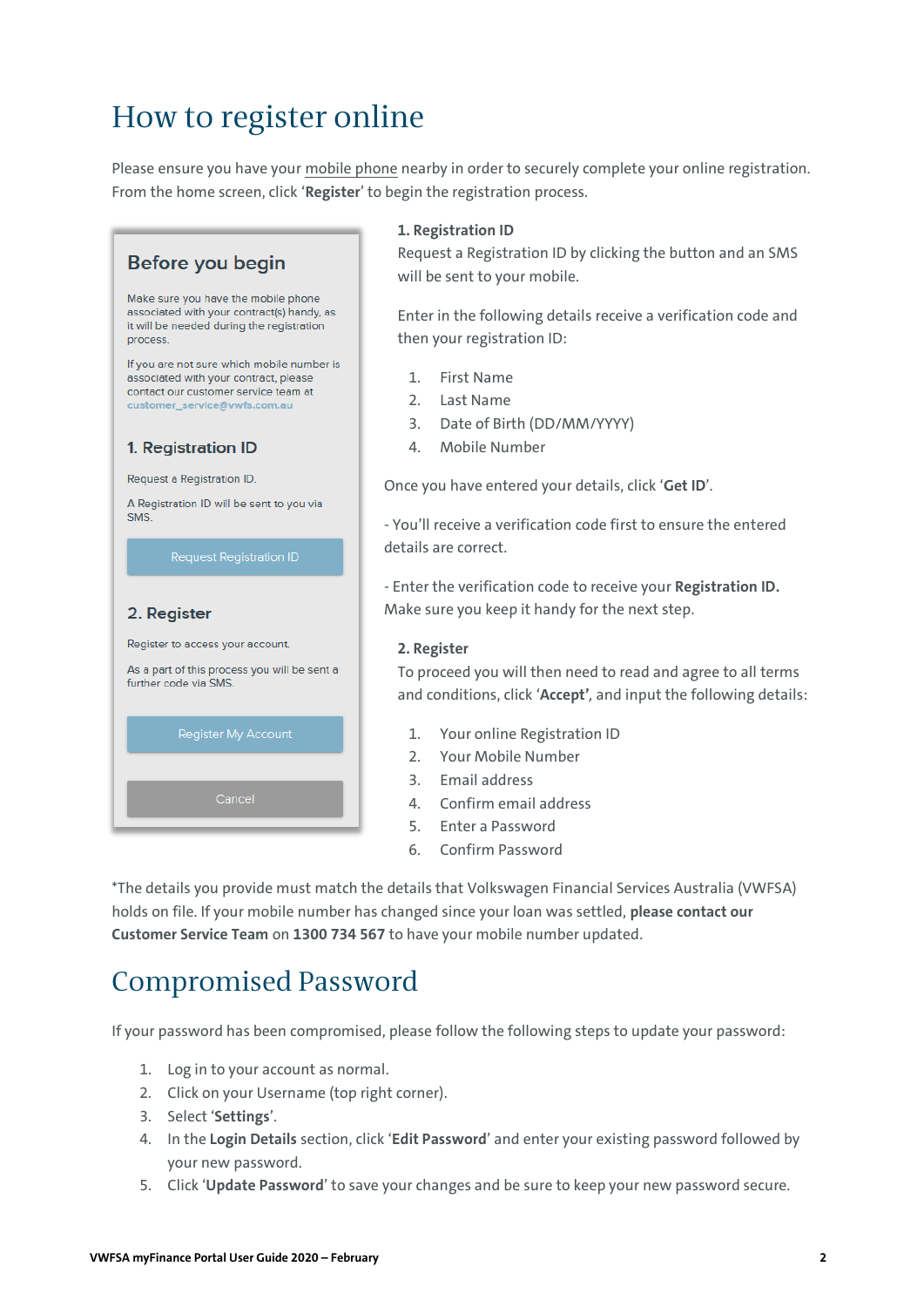#### Resetting your Password

| Login                               |  |
|-------------------------------------|--|
| Username                            |  |
| Password                            |  |
| Forgotten your password? Click here |  |
| Login                               |  |

In order to reset your password in the case that it has been forgotten, select the **forgotten password** option on the login screen. Make sure you have your mobile handy to receive an SMS.

You will need to provide your email address and mobile number. To begin the process, click '**Reset Password**'.

An email will be sent to the nominated email address with a reset password link. Select this link and follow the prompts in order to reset you password for your online access.

# Navigating

'My Dashboard' is the home page where all contracts will be listed along with the current loan status. Select the relevant contract that you are enquiring about to see further information.

| <b>VOLKSWAGEN</b><br><b>FINANCIAL SERVICES</b> |                |                                                                     |                 | $(2)$ Help                                                           | <b>O</b> Settings |
|------------------------------------------------|----------------|---------------------------------------------------------------------|-----------------|----------------------------------------------------------------------|-------------------|
| Dashboard                                      |                |                                                                     |                 | <b>My Dashboard</b><br>My Contracts $\vee$                           | <b>My Details</b> |
| <b>My Dashboard</b>                            |                |                                                                     |                 |                                                                      |                   |
| Profile                                        |                | ⇔                                                                   |                 | ◒                                                                    |                   |
| .<br><b>Email Address</b>                      |                | 263010                                                              | <sup>&gt;</sup> | 465194                                                               | У                 |
| Mobile Phone<br><b>Business Phone</b>          |                | <b>Contract Status</b><br><b>Active</b>                             |                 | <b>Contract Status</b><br><b>Active</b>                              |                   |
| Home Phone<br><b>Mailing Address</b>           |                | Next Payment<br>Balance<br>\$533.00<br>\$1,065.75<br>Due 07/09/2018 |                 | Next Payment<br>Balance<br>\$898.30<br>\$24,253.91<br>Due 17/09/2018 |                   |
| <b>Residential Address</b>                     |                | <b>Latest Statement</b><br>Financial Year 2017 - 2018               | $\mathbb{F}$    | <b>Latest Statement</b><br>Financial Year 2017 - 2018                | $\mathbb{D}$      |
| <b>EDIT PROFILE</b>                            | $\overline{a}$ | ◒<br>243450<br>a sa                                                 | У               |                                                                      |                   |

Once the relevant contract has been selected, you can make changes on the screen below.

You will have the following options:

- Change direct debit details
- Make a payment
- Request a copy of your contract
- Request Hardship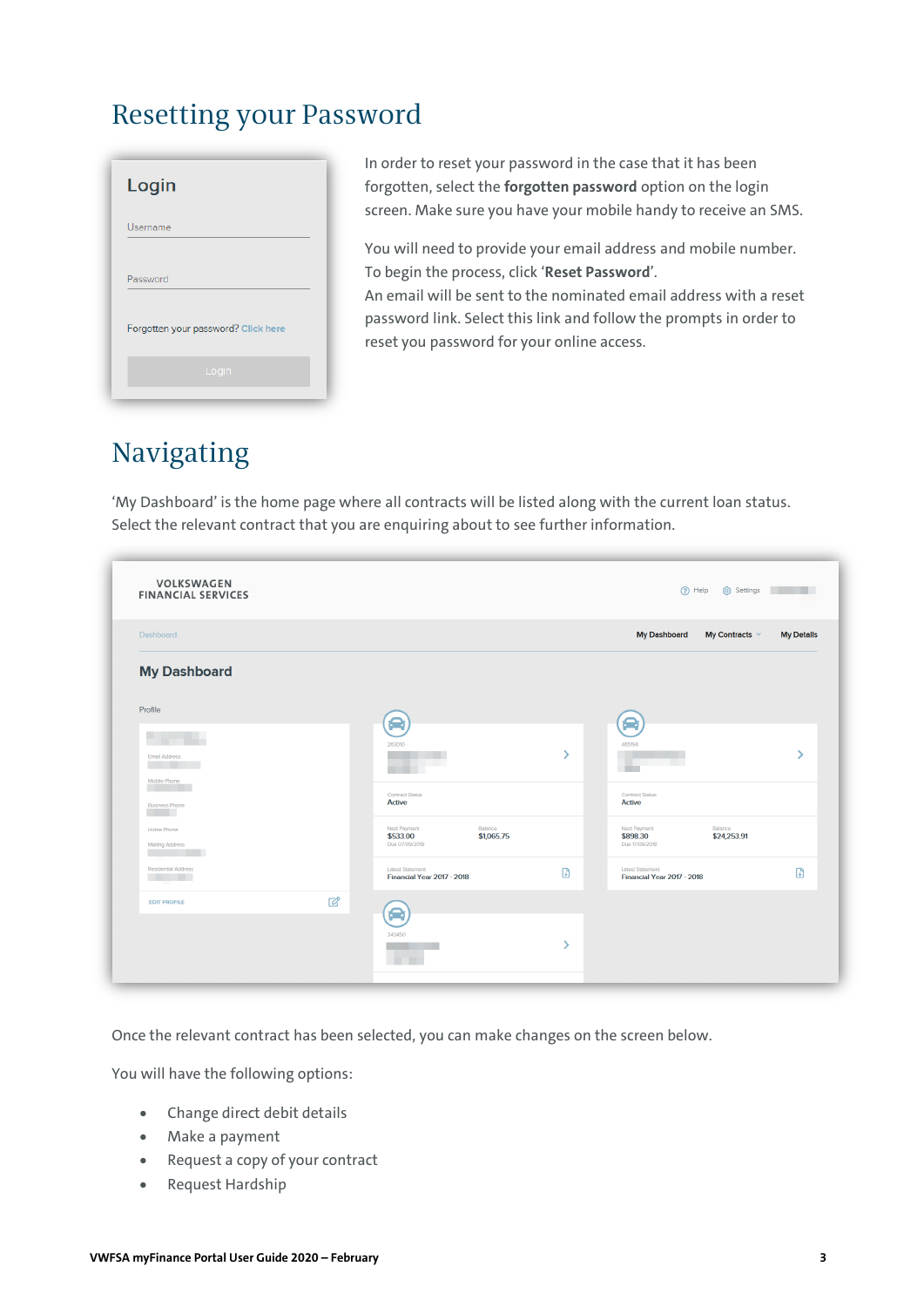This screen will also allow you to update personal details, banking details as well as registration details. Each contract will allow its own changes.

| -                                        |                            | <b>Statements</b>                 |                               | <b>Customer Details</b>         |                                        |
|------------------------------------------|----------------------------|-----------------------------------|-------------------------------|---------------------------------|----------------------------------------|
| Next Payment                             | Belonce                    | <b>Financial Year 2018 - 2019</b> | $\boxdot$                     |                                 |                                        |
| \$532.75<br>Due 07/10/2018               | \$532.75                   |                                   |                               |                                 |                                        |
|                                          |                            | Financial Year 2017 - 2018        | 圍                             | Role                            | Guarantor                              |
| Contract Status                          |                            | Financial Year 2016 - 2017        | 日                             | <b>Mailing Address</b>          | 24 MUIR RD<br><b>CHULLORA</b>          |
| Active                                   | Financial Year 2015 - 2016 | 団                                 |                               | <b>NSW 2190</b>                 |                                        |
| Payment Method                           | Payment Frequency          | Financial Year 2014 - 2015        | 開                             | <b>Residential Address</b>      | 24 MUIR RD<br><b>CHULLORA NSW 2190</b> |
| <b>Direct Debit</b>                      | <b>Monthly</b>             | Financial Year 2013 - 2014        | 圍                             | Mobile Phone                    |                                        |
|                                          |                            |                                   |                               | <b>Business Phone</b>           |                                        |
| n.<br><b>CHANGE DIRECT DEBIT DETAILS</b> |                            | <b>Vehicle Details</b>            |                               | Home Phone                      |                                        |
| ல<br><b>MAKE A PAYMENT</b>               |                            | Description                       | <b>The Common</b>             |                                 |                                        |
| M                                        |                            | Make                              |                               | <b>UPDATE GUARANTOR DETAILS</b> | 72                                     |
| <b>REQUEST COPY OF CONTRACT</b>          |                            | Model                             |                               |                                 |                                        |
| 日<br><b>HARDSHIP APPLICATION</b>         |                            | <b>VIN</b>                        |                               | <b>Dominic Lee</b>              |                                        |
|                                          |                            | Rego Number                       |                               | Role                            | Guarantor                              |
|                                          |                            | Insurance Company                 |                               | <b>Mailing Address</b>          |                                        |
|                                          |                            | Insurance Policy                  |                               | <b>Residential Address</b>      |                                        |
|                                          |                            | Insurance Expiry                  | 11/11/2014                    | Mobile Phone                    |                                        |
|                                          |                            | <b>UPDATE REGISTRATION NUMBER</b> | $\overline{\mathscr{A}}$      | <b>Business Phone</b>           |                                        |
|                                          |                            |                                   |                               | Home Phone                      |                                        |
|                                          |                            | <b>Contract Details</b>           |                               | Doyle Jackson                   |                                        |
|                                          |                            | Finance Product                   | <b>Chattel Mortgage (Bus)</b> | Role                            | <b>Primary Borrower</b>                |
|                                          |                            | Dealer                            |                               | <b>Mailing Address</b>          |                                        |

By selecting '**Change direct debit details**' you will be prompted with the direct debit screen where you can update your BSB and account number. Once updated, the changes are effective immediately.

By selecting '**Make a payment**' you will be provided with manual payment options in order to make your monthly instalments, payout your loan or make a lump sum payment.

Click '**Request copy of contract**' to submit a request for a copy of your contract via email.

To apply for Financial Hardship, select '**Hardship Application**' to go to the Hardship screen. Here you can find some general information on Hardship and how to apply.

| <b>Statements</b>                 |  |
|-----------------------------------|--|
| <b>Financial Year 2018 - 2019</b> |  |
| Financial Year 2017 - 2018        |  |
| Financial Year 2016 - 2017        |  |
| <b>Financial Year 2015 - 2016</b> |  |
| <b>Financial Year 2014 - 2015</b> |  |
| <b>Financial Year 2013 - 2014</b> |  |

To **download a statement**, select the download icon corresponding to the relevant Financial Year. You will have the option to open or save your file.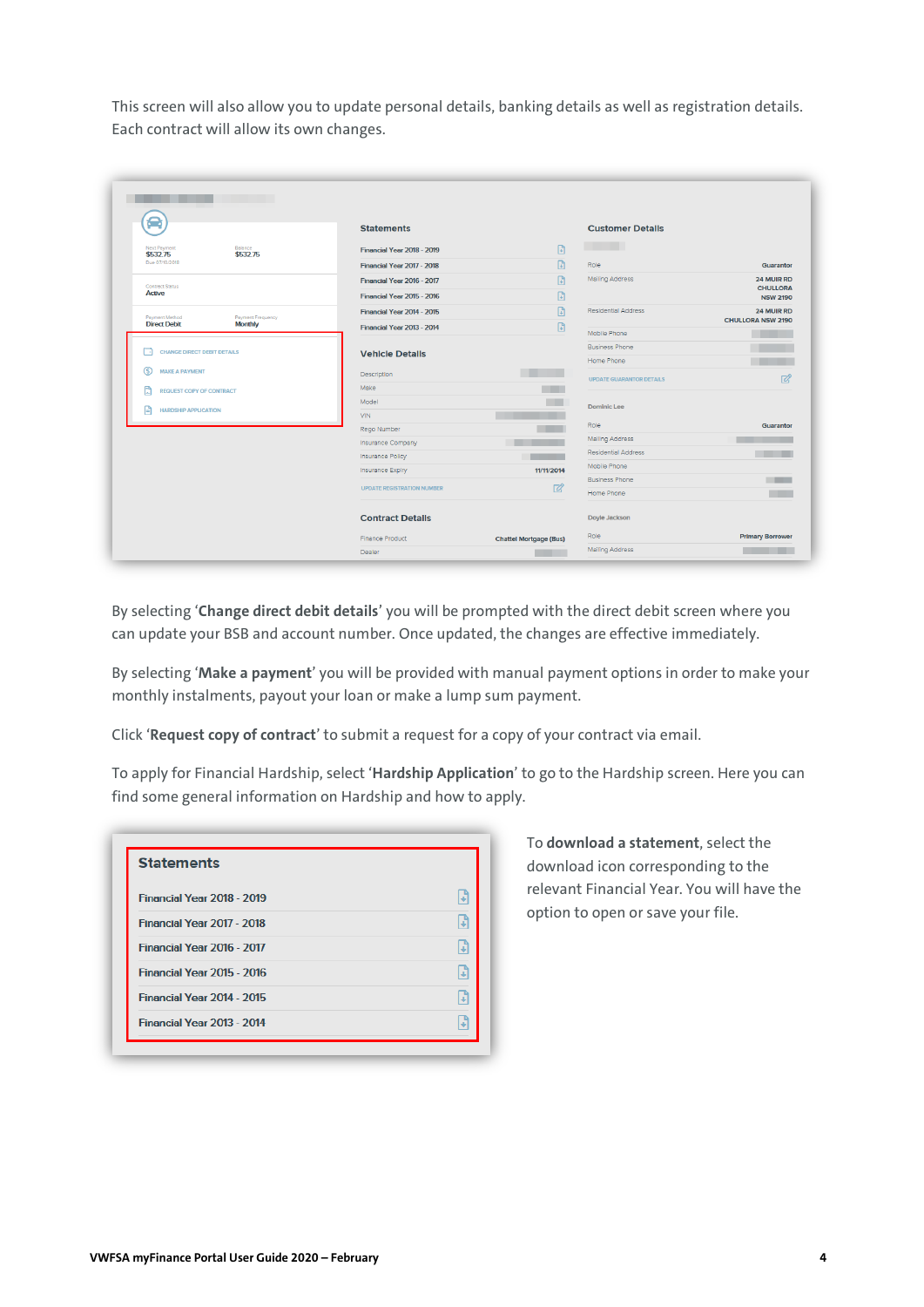# Updating your personal details

To update your personal details select the '**My Details**' tab and then select the edit icon in order to update the relevant details as required.

| <b>Individual Details</b>           |                                                   |                          |                                                                     |                                  |                          |
|-------------------------------------|---------------------------------------------------|--------------------------|---------------------------------------------------------------------|----------------------------------|--------------------------|
| <b>Customer Info</b>                |                                                   |                          | Addresses                                                           |                                  |                          |
| Name<br>Date of birth<br>30/11/1930 | Drivers Licence<br><u>man a</u><br>Gender<br>Male |                          | Mailing Address<br>24 MUIR RD<br><b>CHULLORA</b><br><b>NSW 2190</b> |                                  |                          |
| Email                               |                                                   |                          | <b>EDIT MAILING ADDRESS</b>                                         |                                  | $\overline{\mathscr{L}}$ |
| Email Address                       |                                                   |                          | <b>Residential Address</b><br>24 MUIR RD<br>CHULLORA NSW 2190       |                                  |                          |
| <b>EDIT EMAIL ADDRESS</b>           |                                                   | $\overline{\mathscr{L}}$ | <b>EDIT RESIDENTIAL ADDRESS</b>                                     |                                  | 72                       |
| Phone numbers                       |                                                   |                          | Contact preferences                                                 |                                  |                          |
| Mobile Phone                        | <b>Business Phone</b>                             |                          | Preferred contact method<br>Email                                   | Receive marketing updates<br>Yes |                          |
| Home Phone                          |                                                   |                          | EDIT CONTACT PREFERENCES                                            |                                  | 72                       |

# Updating Marketing Preferences

Select the edit icon next to '**Edit Contact Preferences**' to update marketing consent.

Select the tick box should you wish to receive information about product updates and special offers.

| Contact preferences                                                                                         |                                        |  |
|-------------------------------------------------------------------------------------------------------------|----------------------------------------|--|
| Preferred contact method<br>Fmail                                                                           | Receive marketing updates<br><b>No</b> |  |
| <b>EDIT CONTACT PREFERENCES</b>                                                                             |                                        |  |
|                                                                                                             |                                        |  |
| <b>Update contact preferences</b>                                                                           |                                        |  |
| Please choose the primary way you'd like us to make initial contact with you<br>should we need to.          |                                        |  |
| You can also choose whether you'd like to hear from us regarding product<br>information and special offers. |                                        |  |
| Preferred contact method                                                                                    |                                        |  |
| Email                                                                                                       |                                        |  |
| Receive information about product updates and special offers                                                |                                        |  |
|                                                                                                             |                                        |  |
|                                                                                                             | Save changes                           |  |
|                                                                                                             |                                        |  |